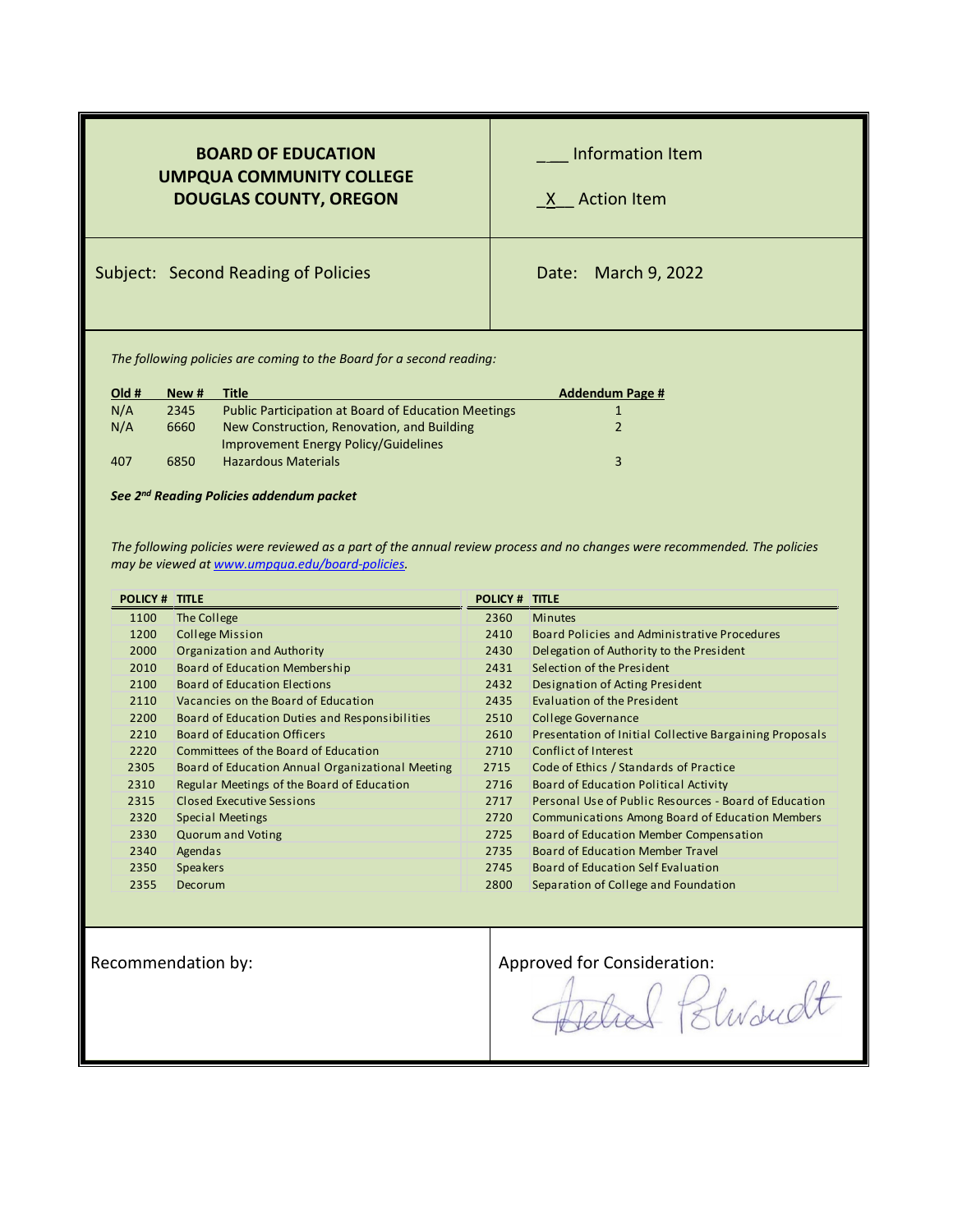<span id="page-1-0"></span>

# **BOARD POLICY**

### **TITLE: PUBLIC PARTICIPATION AT BOARD OF EDUCATION MEETINGS**

**BOARD POLICY # 2345** *(was 103.05 AP)*

There will be a time at each regularly scheduled Board of Education meeting for the general public to address the Board of Education.

Members of the public also may submit written communications to the Board of Education.

Written communication should reach the office of the President no later than one working day prior to the meeting. All such written communications shall be dated and signed by the author and shall contain the residence or business address of the author and the author's organizational affiliation, if any. The board chair shall read the written communications at the beginning of the time for the general public to address the Board of Education.

Claims for damages are not considered communications to the Board of Education under this rule but shall be submitted to the College.

**Reference:**  ORS 192.630

#### **RESPONSIBILITY:**

The Board Chair is responsible for implementing and updating this policy.

**NEXT REVIEW DATE: DATE OF ADOPTION: 3/11/2020 DATE(S) OF REVISION: DATE(S) OF PRIOR REVIEW:**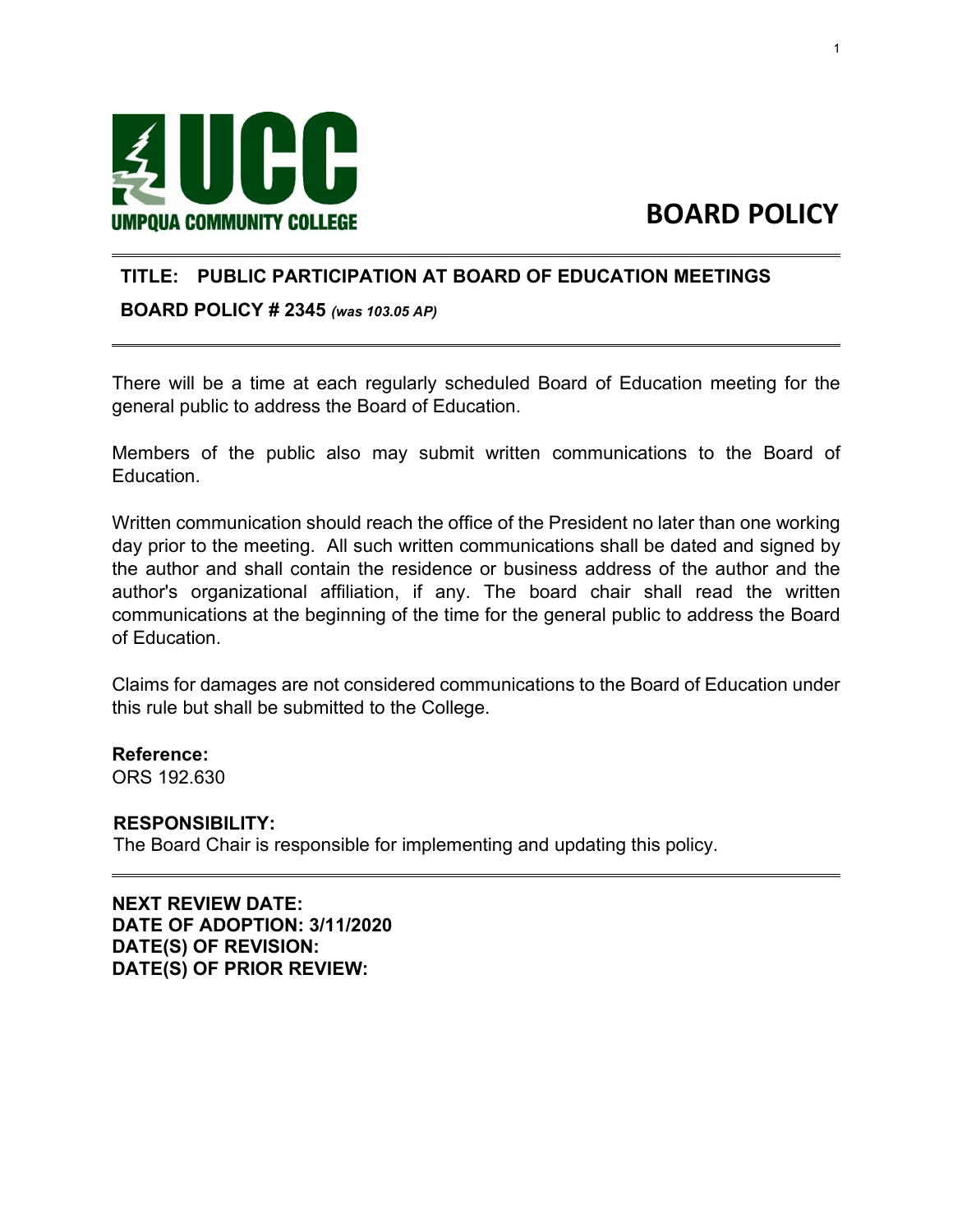<span id="page-2-0"></span>

# **BOARD POLICY**

### **TITLE: New Construction, Renovation, and Building Improvement Energy Policy/Guidelines**

**BOARD POLICY # 6660**

Construction of all new campus building structures shall be approved by the UCC Board of Education.

#### **RESPONSIBILITY:**

The Director of Facilities and Security is responsible for implementing and updating this policy. Specific guidance for policy implementation may be found in the associated Administrative Procedure(s).

**NEXT REVIEW DATE: DATE OF ADOPTION: DATE(S) OF REVISION: DATE(S) OF PRIOR REVIEW:**